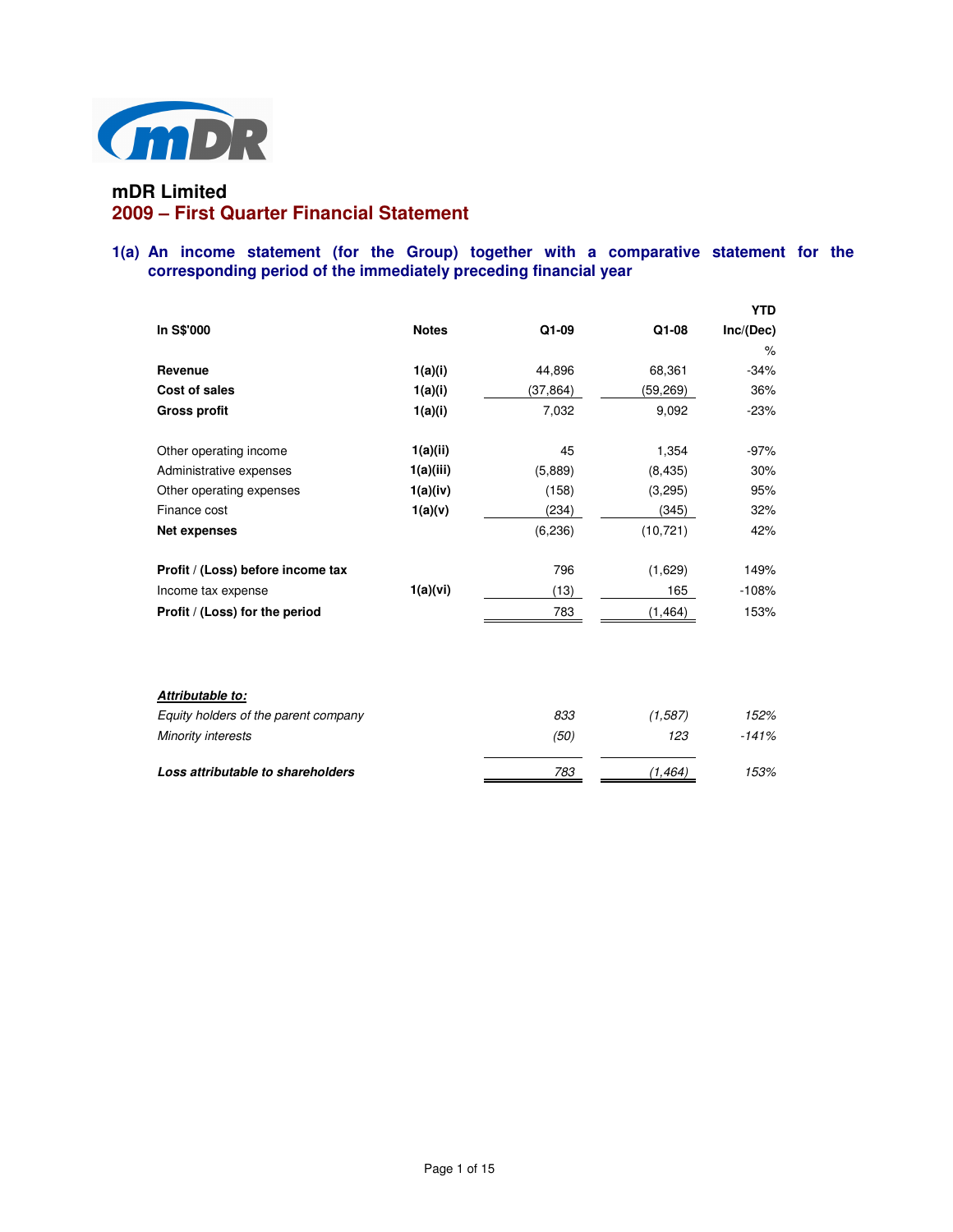## **1(a) (i) Revenue, Cost of Sales and Gross Profit**

The Group operates in two business segments – After Market Services ("AMS") and Distribution Management Solutions ("DMS'). The breakdown of revenue and cost of goods sold and spare parts are as follows:

| In S\$'000                                | $Q1-09$   | Q1-08     |
|-------------------------------------------|-----------|-----------|
| Revenue                                   |           |           |
| <b>AMS</b>                                | 6,634     | 8,262     |
| <b>DMS</b>                                | 38,262    | 60,099    |
|                                           | 44,896    | 68,361    |
| <b>Cost of Goods Sold and Spare Parts</b> |           |           |
| <b>AMS</b>                                | (3,302)   | (3,774)   |
| <b>DMS</b>                                | (34, 562) | (55, 495) |
|                                           | (37, 864) | (59,269)  |
| <b>Gross Profit</b>                       |           |           |
| <b>AMS</b>                                | 3,332     | 4,488     |
| <b>DMS</b>                                | 3,700     | 4,604     |
|                                           | 7,032     | 9,092     |

## **1(a) (ii) Other operating income consist of the following:**

| In S\$'000                           | Q1-09 | Q1-08 |
|--------------------------------------|-------|-------|
| Interest income                      | 6     | 22    |
| Rental income                        | 34    | 40    |
| Refund of GST                        |       | 682   |
| Negative goodwill released to income |       | 63    |
| Compensation - Contract termination  |       | 484   |
| Write back of accounts payable       |       | 45    |
| <b>Others</b>                        | 5     | 18    |
|                                      | 45    | 1.354 |

# **1(a)(iii) Administrative Expenses**

The administrative expenses comprise mainly staff cost.

| In S\$'000<br><b>Staff Cost</b> | Q1-09 | Q1-08 |
|---------------------------------|-------|-------|
| AMS                             | 2,903 | 4,375 |
| <b>DMS</b>                      | 1.684 | 2,125 |
|                                 | 4,587 | 6,500 |

The lower administrative expenses for Q1-09 compared to the corresponding period in 2008 is mainly due to the decrease in staff cost in the AMS business operations.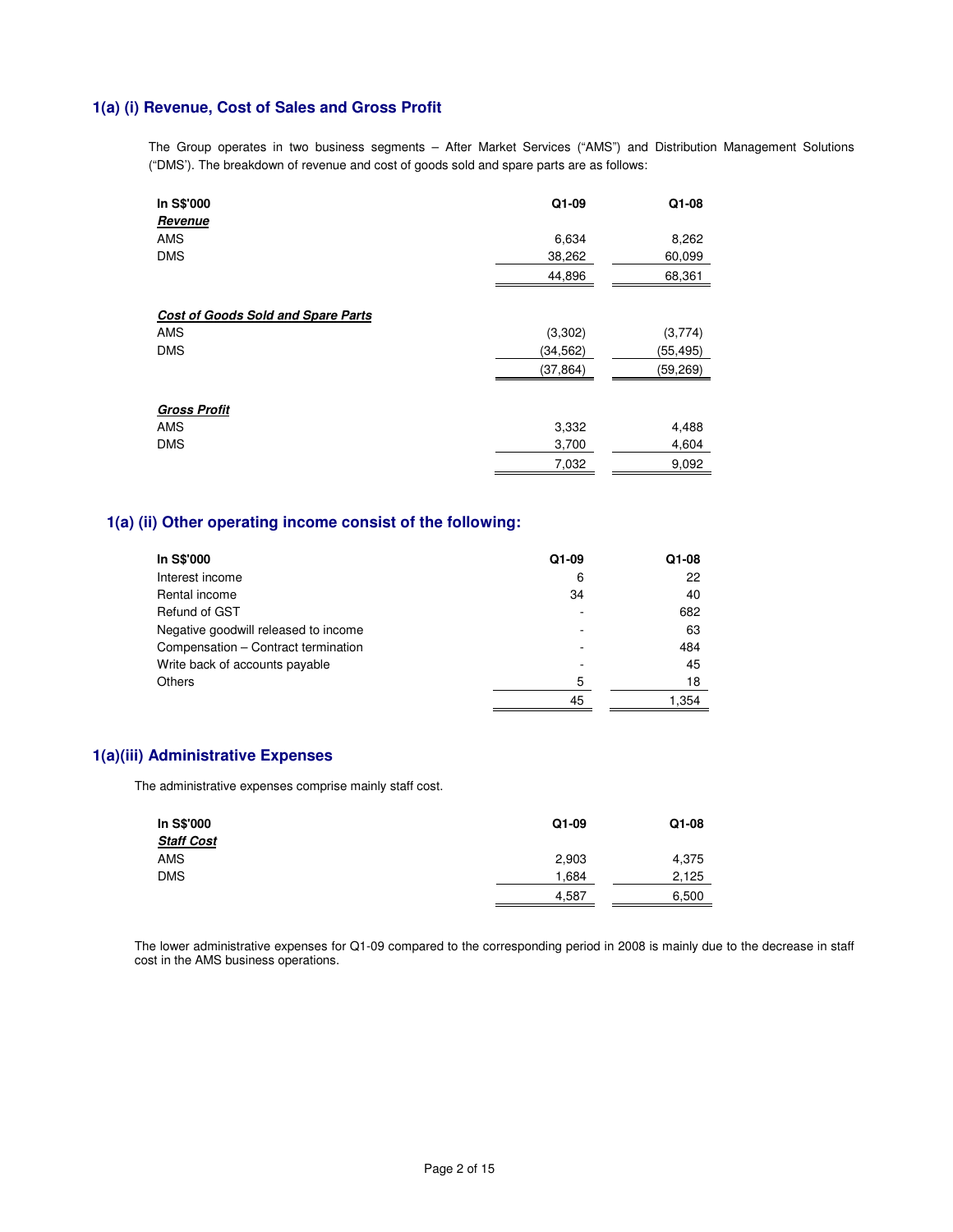# **1(a)(iv) Included in other operating expenses are the following:**

| In S\$'000                                          | Q1-09   | Q1-08 |
|-----------------------------------------------------|---------|-------|
| Minimum lease payments under operating lease        | 1.734   | 1,845 |
| Depreciation expenses                               | 328     | 373   |
| Reversal of impairment on fixed assets              | (22)    |       |
| (Gain) / Loss on disposal of fixed assets           | (4)     | (15)  |
| Allowance for doubtful trade receivables            |         | 11    |
| Allowance for doubtful other receivables            |         |       |
| Reversal / (Provision) of allowance for inventories | (2)     | 114   |
| (Gain) / Loss on currency translation (Note I)      | (1,883) | 967   |
|                                                     | 158     | 3.295 |

Note I: The Group's inter-company balances are mainly denominated in Singapore Dollar ("SGD") and US Dollar ("USD"). During Q1-09, the USD and Hong Kong Dollar have appreciated against the SGD. The foreign exchange gain of \$1.9 million is due to translation gain on revaluation of such inter-company balances which were affected by the aforementioned currency fluctuations.

### **1(a)(v) Finance cost**

Finance cost comprises mainly interest expense arising from loans drawn down for operating and investment activities.

### **1(a)(vi) Income tax expense**

The tax expense provision is calculated for profitable subsidiaries using the tax rates applicable in the jurisdictions where the companies in the Group operate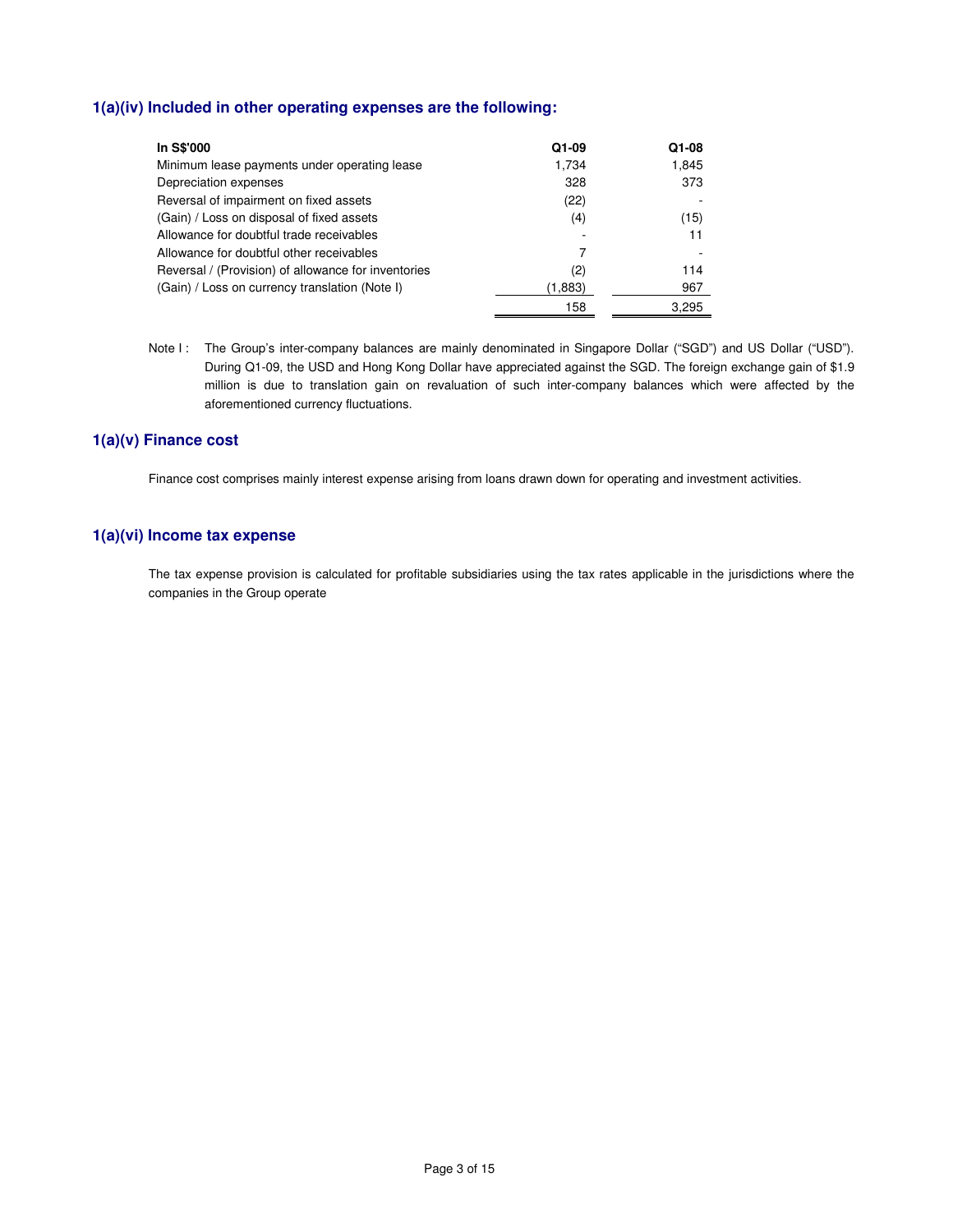# **1(b)(i) A balance sheet (for the issuer and Group), together with a comparative statement as at the end of the immediately preceding financial year**

|                                                 |              | Group     | Group     | Company   | Company   |
|-------------------------------------------------|--------------|-----------|-----------|-----------|-----------|
| In S\$'000                                      | <b>Notes</b> | 31-Mar-09 | 31-Dec-08 | 31-Mar-09 | 31-Dec-08 |
| <b>ASSETS</b>                                   |              |           |           |           |           |
| <b>Current assets</b>                           |              |           |           |           |           |
| Cash                                            |              | 8,713     | 9,714     | 79        | 342       |
| Cash pledged                                    |              | 101       | 101       | 101       | 101       |
| Trade receivables                               | A            | 22,674    | 28,505    | 6,896     | 6,897     |
| Other receivables and prepayments               | в            | 4,939     | 6,573     | 11,987    | 11,937    |
| Inventories                                     | C            | 11,047    | 8,557     | 264       | 306       |
|                                                 |              | 47,474    | 53,450    | 19,327    | 19,583    |
| <b>Non-current assets</b>                       |              |           |           |           |           |
| Investment in subsidiaries                      |              |           |           | 15,483    | 15,483    |
| Plant and equipment                             |              | 3,519     | 3,637     | 390       | 414       |
| Goodwill on consolidation                       |              | 3,087     | 3,087     |           |           |
| Other goodwill                                  |              | 2,500     | 2,500     |           |           |
|                                                 |              | 9,106     | 9,224     | 15,873    | 15,897    |
| <b>Total assets</b>                             |              | 56,580    | 62,674    | 35,200    | 35,480    |
|                                                 |              |           |           |           |           |
| <b>Current liabilities</b>                      |              |           |           |           |           |
| Bank overdraft                                  |              | 8,878     | 8,893     | 2,212     | 2,215     |
| Trade payables                                  | D            | 11,889    | 12,840    | 601       | 660       |
| Other payables                                  | Е            | 11,135    | 13,993    | 10,598    | 10,275    |
| Income tax payable                              |              | 695       | 692       |           |           |
| Obligations under finance leases                |              | 9         | 14        |           |           |
| Convertible notes / bonds                       | F            | 11,450    | 12,850    | 11,450    | 12,850    |
| Fair Value adjustment of convertible loan notes | G            | 3,866     | 3,866     | 3,866     | 3,866     |
|                                                 |              | 47,922    | 53,148    | 28,727    | 29,866    |
| <b>Non-current liabilities</b>                  |              |           |           |           |           |
| Obligations under finance leases                |              | 1         |           |           |           |
| Deferred tax                                    |              | 217       | 214       |           |           |
|                                                 |              | 218       | 214       |           |           |
| <b>Equity</b>                                   |              |           |           |           |           |
| <b>Issued capital</b>                           | 1(d)(i)      | 100,044   | 99,894    | 100,044   | 99,894    |
| Capital redemption reserve                      |              | 22        | 22        | 22        | 22        |
| Share options reserve                           |              | 2,162     | 2,161     | 2,162     | 2,161     |
| Foreign currency translation reserve            |              | 2,482     | 4,289     |           |           |
| Revenue reserve                                 |              | (98, 821) | (99, 655) | (95, 755) | (96, 463) |
| Equity attributable to equity holders of the    |              |           |           |           |           |
| parent company                                  |              | 5,889     | 6711      | 6,473     | 5,614     |
| Minority interests                              |              | 2,551     | 2,601     |           |           |
|                                                 |              | 56,580    | 62,674    | 35,200    | 35,480    |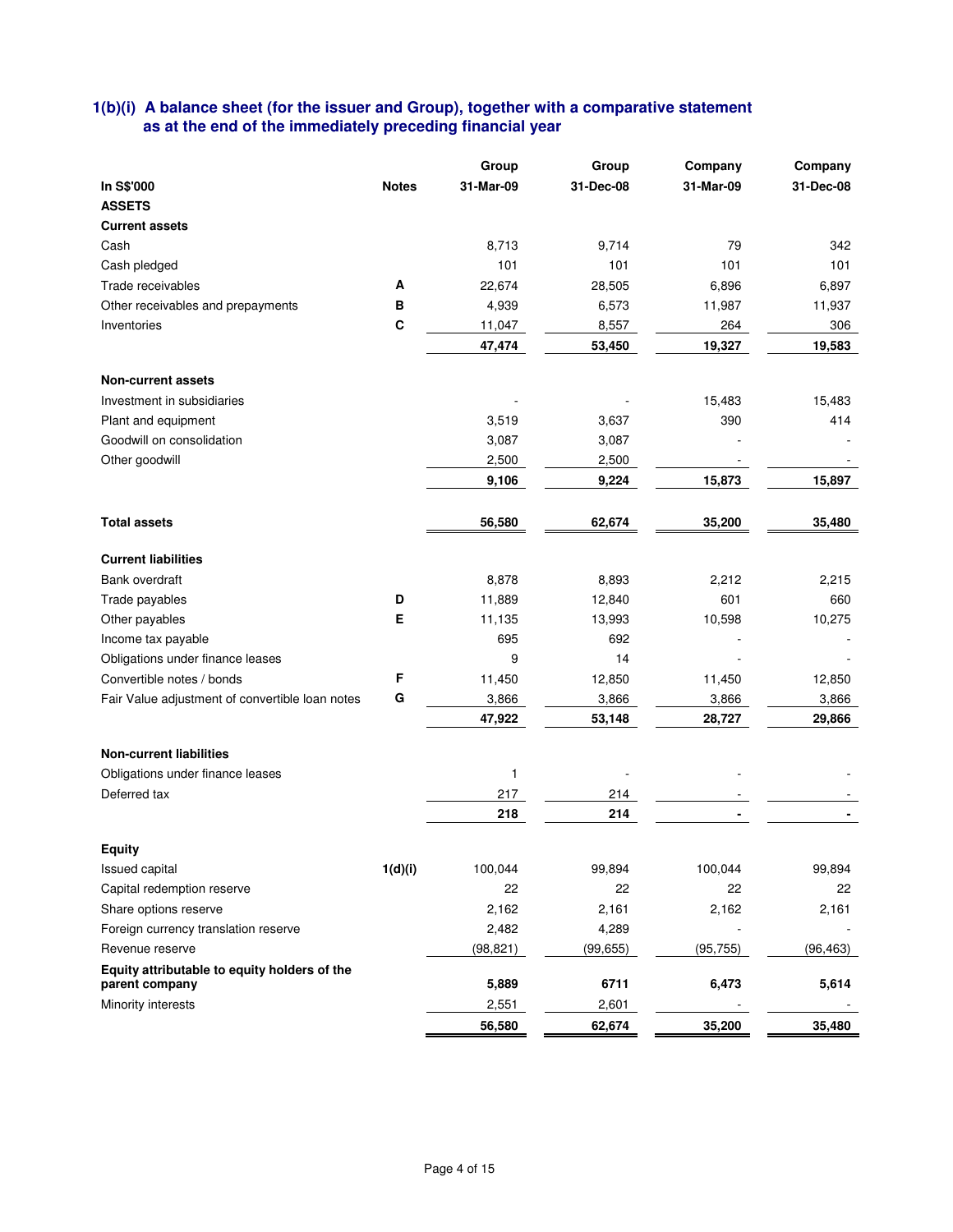### **(A) Trade receivables**

 The trade receivables turnover is 45 days as at 31 March 2009 (31 December 2008 : 39 days). The increase is mainly due to deferred receivables from customers during the current economic slowdown.

#### **(B) Other receivables and prepayments**

The major components of other receivables and prepayments are tabulated below :

|                              | Group     |           |  |
|------------------------------|-----------|-----------|--|
| S\$'000                      | 31-Mar-09 | 31-Dec-08 |  |
| Recoverables                 | 2,279     | 3,151     |  |
| Deposits                     | 1.975     | 2,003     |  |
| Prepayments                  | 171       | 859       |  |
| Accrued interest receivables | 3         | 13        |  |

### **(C) Inventories**

The inventory turnover is 26 days as at 31 March 2009 (31 December 2008: 13 days).

#### **(D) Trade payables**

Trade payables turnover is 28 days as at 31 March 2009 (31 December 2008 : 24 days).

## **(E) Other payables**

The major components of other payables are tabulated below :

|                                 | Group     |           |  |
|---------------------------------|-----------|-----------|--|
| S\$'000                         | 31-Mar-09 | 31-Dec-08 |  |
| Amount owing to related parties | 560       | 255       |  |
| Other payables to third parties | 1.973     | 1,967     |  |
| Accrued staff related expenses  | 1.534     | 1.429     |  |
| Accrued operating expenses      | 6,351     | 9,626     |  |
| Accrued restructuring costs     | 658       | 658       |  |

### **(F) i) Convertible notes**

 On 10 January 2008, approval was obtained from shareholders at the Company's extraordinary general meeting to approve the issue of up to \$32.0 million redeemable non-recallable structured convertible notes. On 30 January 2008, the Company issued convertible notes of \$3.0 million, of which \$2.3 million was subsequently converted into ordinary shares as at 31 March 2009.

### **ii) Convertible bonds**

 On 25 April 2008, approval was obtained from shareholders at the Company's extraordinary general meeting to approve the issue of \$12.0 million convertible bonds. On 12 June 2008, the Company issued convertible bonds of \$12.0 million as repayment and discharge of \$12.0 million of the principal indebtedness of the Company and its subsidiaries to the Lenders. As at 31 March 2009, the Company has repaid a total of \$1.25 million to the bondholders.

#### **(G) Fair value adjustment of convertible loan notes**

Under FRS 39, the Company has accounted for the liability and the derivative based on fair value through profit or loss and therefore, the difference in the fair value of the notes / bonds and derivative have not been recorded separately. Changes in the fair value of the convertible notes / bonds at fair value through profit or loss have been included in the profit or loss for the year.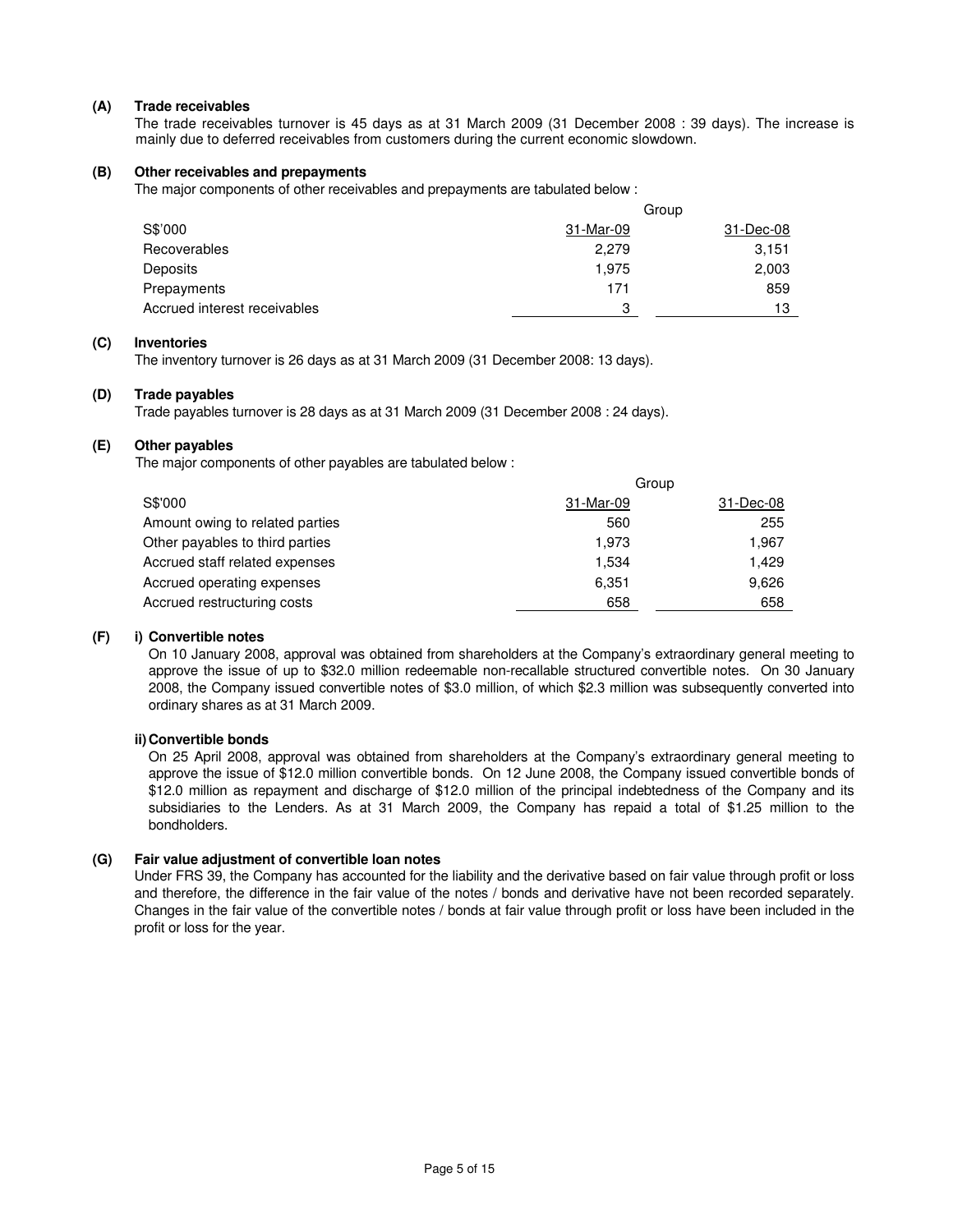# **1(b)(ii) Aggregate amount of Group's borrowings and debt securities**

### **Amount repayable in one year or less, or on demand**

| As at 31 March 2009 |                    | As at 31 December 2008 |                    |
|---------------------|--------------------|------------------------|--------------------|
| Secured (\$'000)    | Unsecured (\$'000) | Secured (\$'000)       | Unsecured (\$'000) |
| 9                   | 19.628             | 14                     | 20.893             |

### Note:

The unsecured borrowings of \$19.63 million comprises of :-

- a) \$8.88 million bank overdraft facilities and
- b)  $$10.75$  million convertible bonds [Please refer to 1 (d) (ii) (ii), page 10]

# **Amount repayable after one year**

| As at 31 March 2009 |                    | As at 31 December 2008 |                    |
|---------------------|--------------------|------------------------|--------------------|
| Secured (\$'000)    | Unsecured (\$'000) | Secured (\$'000)       | Unsecured (\$'000) |
| -                   |                    |                        |                    |

### **Details of collateral**

Finance lease is secured by the fixed assets acquired under the lease arrangement.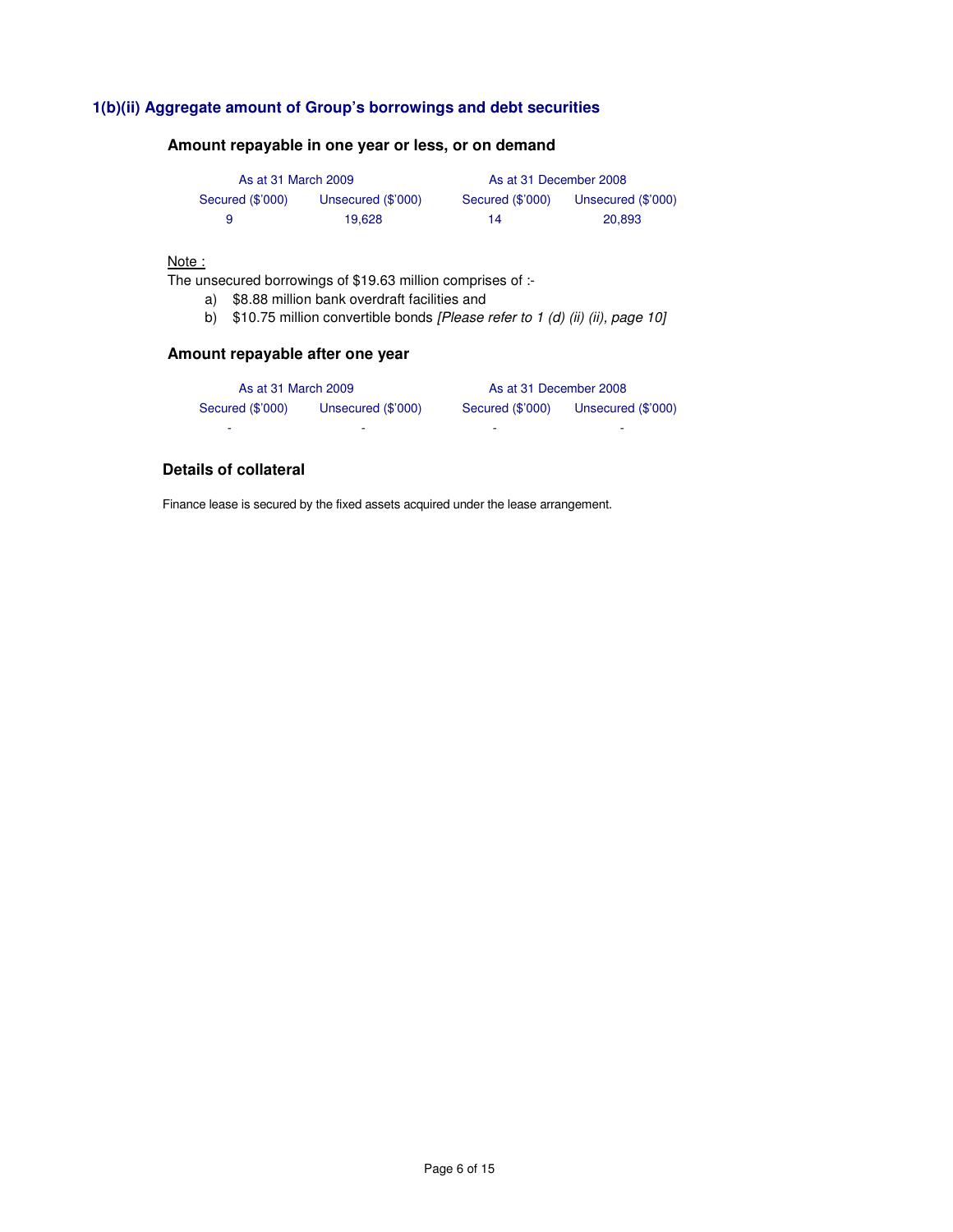### **1(c) A cash flow statement (for the Group), together with a comparative statement for the corresponding period of the immediately preceding financial year**

| In S\$'000                                                               | Q1-09          | Q1-08         |
|--------------------------------------------------------------------------|----------------|---------------|
| <b>Operating activities</b>                                              |                |               |
| Loss before income tax                                                   | 796            | (1,629)       |
| Adjustments for                                                          |                |               |
| Depreciation expenses                                                    | 328            | 373           |
| Interest expense                                                         | 234            | 345           |
| Interest income                                                          | (6)            | (22)          |
| (Gain) / Loss on disposal of plant and equipment                         | (4)            | (15)          |
| Reversal of impairment on plant and equipment                            | (21)           |               |
| Allowance for doubtful trade receivables                                 |                | 11            |
| Write-off / (Write-back) of bad debts                                    | $\overline{7}$ | (45)          |
| Negative goodwill released to income                                     |                | (63)          |
| (Reversal) / Provision of allowance for inventories                      | (2)            | 114           |
| Operating cash flows before movements in working capital                 | 1,332          | (931)         |
| Trade receivables                                                        | 5,831          | 4,499         |
| Other receivables and prepayments                                        | 1,627          | 1,409         |
| Inventories                                                              | (2, 488)       | (1,772)       |
| Trade payables                                                           | (951)          | 1,139         |
| Other payables                                                           | (2,858)        | (7,967)       |
| Cash used in operations                                                  | 2,493          | (3,623)       |
| Interest received                                                        | 6              | 22            |
| Income tax paid                                                          | (7)            | 148           |
| Net cash used in operating activities                                    | 2,492          | (3, 453)      |
| <b>Investing activities</b>                                              |                |               |
| Purchase of plant and equipment                                          | (226)          | (293)         |
| Proceeds from disposal of plant and equipment                            | 41             | 51            |
|                                                                          |                |               |
| Net cash from (used in) investing activities:                            | (185)          | (242)         |
|                                                                          |                |               |
| <b>Financing activities</b><br>Proceeds from issue of shares             | 150            | 500           |
|                                                                          |                |               |
| Expenses in relation to issuance of convertible notes                    |                | (640)         |
| Interest paid<br>Decrease in finance lease                               | (234)          | (345)         |
| Proceeds from issuance of convertible notes                              | (4)            | (59)<br>2,500 |
|                                                                          |                |               |
| Fixed deposits subject to restriction                                    |                | (1,699)       |
| Redemption of convertible bonds<br>Decrease of convertible bonds / notes | (1,250)        |               |
| Increase of bank loans                                                   | (150)          | 391           |
| Net cash used in financing activities                                    | (1, 488)       | 648           |
|                                                                          |                |               |
| Net effect of foreign exchange rate changes                              | (1, 805)       | 1.063         |
| Net decrease in cash and cash equivalents                                | (986)          | (1,984)       |
| Cash and cash equivalents at beginning of year                           | 821            | 2,118         |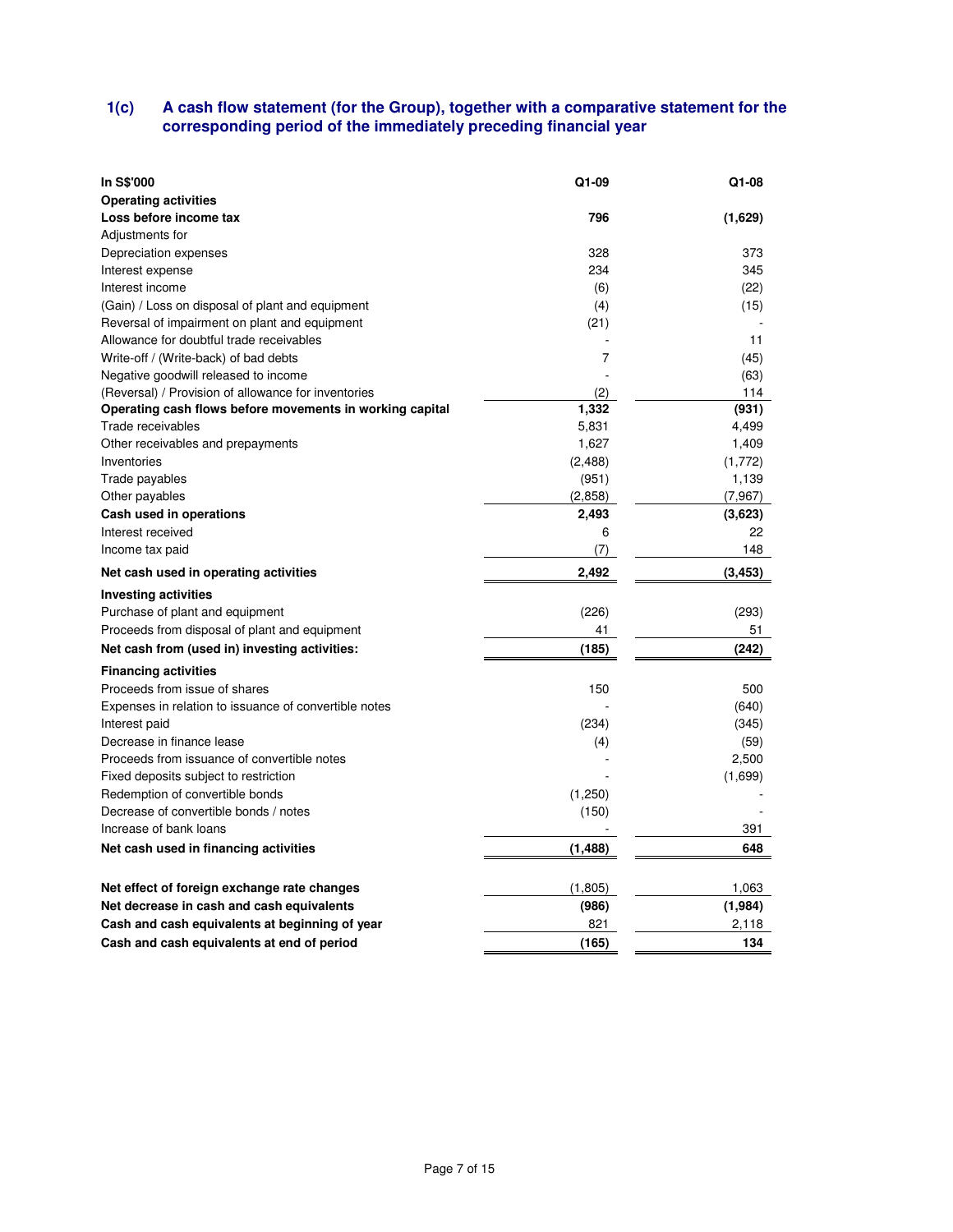# **I. Cash and cash equivalent at end of financial year** :

| In S\$'000                        | 31-Mar-09 | 31-Mar-08 |
|-----------------------------------|-----------|-----------|
| Cash                              | 8.814     | 10,969    |
| <b>Bank overdrafts</b>            | (8,878)   | (8,984)   |
| Less: Cash subject to restriction | (101)     | (1,851)   |
|                                   | (165)     | 134       |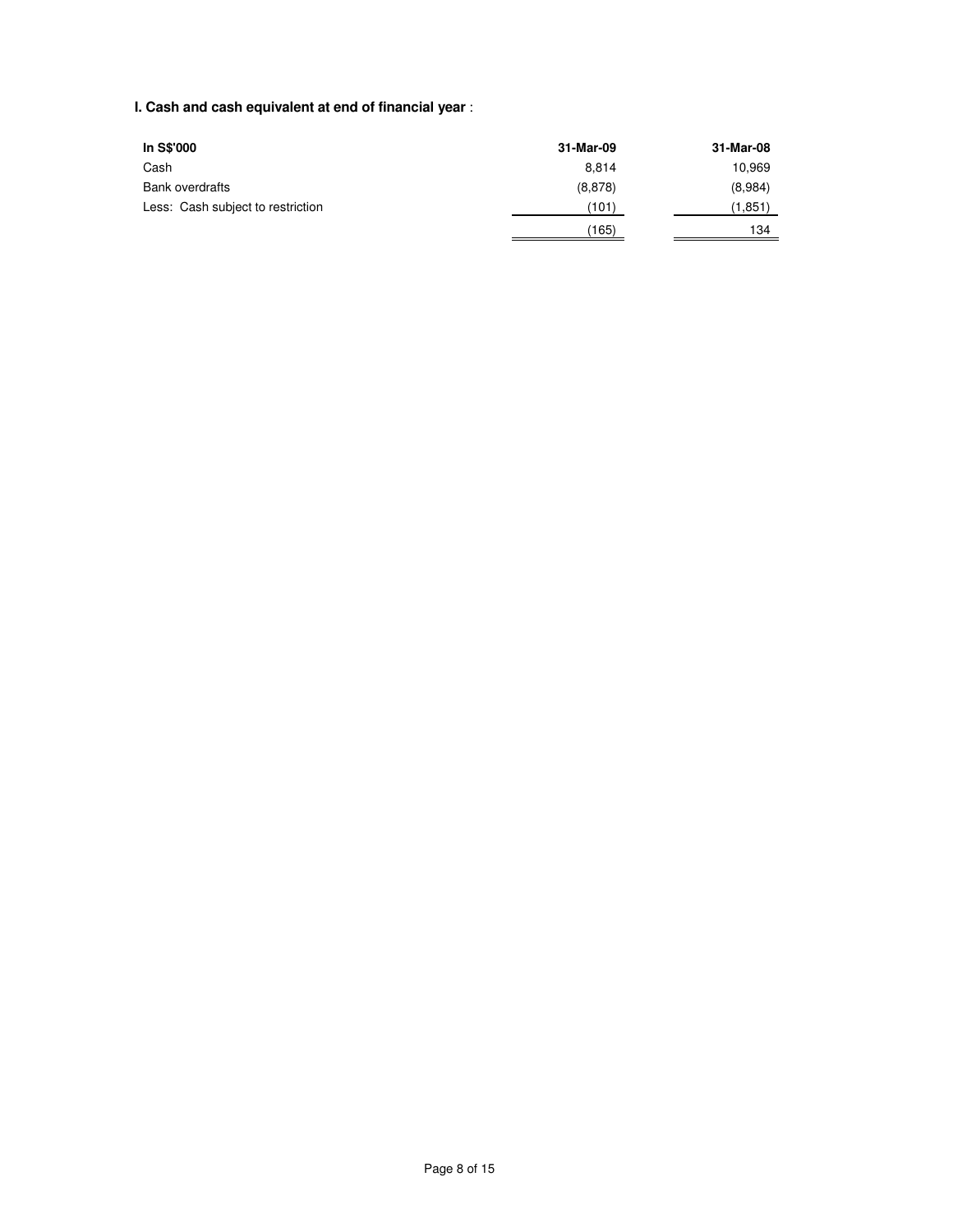# **1(d)(i) A statement (for the issuer and Group) showing either (i) all changes in equity or (ii) changes in equity other than those arising from capitalisation issues and distributions to shareholders, together with a comparative statement for the corresponding period of the immediately preceding financial year**

| In S\$'000                                            | Share<br>capital | <b>Capital redemption</b><br>reserve | Share options<br>reserve | <b>Translation</b><br>reserve | Revenue<br>reserve | <b>Attributable to equity</b><br>holders of the Company | Minority<br>interest | <b>Total</b> |
|-------------------------------------------------------|------------------|--------------------------------------|--------------------------|-------------------------------|--------------------|---------------------------------------------------------|----------------------|--------------|
| Group (3 months ended 31 March 2008)                  |                  |                                      |                          |                               |                    |                                                         |                      |              |
| Balance as at 1 January 2008                          | 98,055           | 22                                   | 3,015                    | 789                           | (77, 786)          | 24,095                                                  | 3,781                | 27,876       |
| Net profit / (loss) for the period                    |                  |                                      |                          |                               | (1,587)            | (1,587)                                                 | 123                  | (1, 464)     |
| Expenses in relation to issuance of convertible notes | (640)            |                                      |                          |                               |                    | (640)                                                   |                      | (640)        |
| Issue of shares upon conversion of convertible notes  | 500              |                                      |                          |                               |                    | 500                                                     |                      | 500          |
| Effects of acquisition of interest in subsidiaries    |                  |                                      |                          |                               |                    |                                                         | (63)                 | (63)         |
| Foreign currency translation                          |                  |                                      |                          | 1,063                         |                    | 1,063                                                   |                      | 1,063        |
| Balance as at 31 March 2008                           | 97,915           | 22                                   | 3,015                    | 1,852                         | (79, 373)          | 23,431                                                  | 3,841                | 27,272       |
| Group (3 months ended 31 March 2009)                  |                  |                                      |                          |                               |                    |                                                         |                      |              |
| Balance as at 1 January 2009                          | 99,894           | 22                                   | 2,162                    | 4,289                         | (99, 654)          | 6.713                                                   | 2,601                | 9,314        |
| Net profit / (loss) for the period                    |                  |                                      |                          |                               | 833                | 833                                                     | (50)                 | 783          |
| Issue of shares upon conversion of convertible notes  | 150              |                                      |                          |                               |                    | 150                                                     |                      | 150          |
| Foreign currency translation                          |                  |                                      |                          | (1,806)                       |                    | (1,806)                                                 |                      | (1,806)      |
| Balance as at 31 March 2009                           | 100,044          | 22                                   | 2,162                    | 2,483                         | (98, 821)          | 5,890                                                   | 2,551                | 8,441        |
| Company (3 months ended 31 March 2008)                |                  |                                      |                          |                               |                    |                                                         |                      |              |
| Balance as at 1 January 2008                          | 98,055           | 22                                   | 3,015                    |                               | (83, 359)          | 17,733                                                  |                      | 17,733       |
| Net profit / (loss) for the period                    |                  |                                      |                          |                               | (1,623)            | (1,623)                                                 |                      | (1,623)      |
| Expenses in relation to issuance of convertible notes | (640)            |                                      |                          |                               |                    | (640)                                                   |                      | (640)        |
| Issue of shares upon conversion of convertible notes  | 500              |                                      |                          |                               |                    | 500                                                     |                      | 500          |
| Balance as at 31 March 2008                           | 97,915           | 22                                   | 3,015                    |                               | (84, 982)          | 15,970                                                  |                      | 15,970       |
| Company (3 months ended 31 March 2009)                |                  |                                      |                          |                               |                    |                                                         |                      |              |
| Balance as at 1 January 2009                          | 99,894           | 22                                   | 2,162                    |                               | (96, 463)          | 5,615                                                   |                      | 5,615        |
| Net profit / (loss) for the period                    |                  |                                      |                          |                               | 708                | 708                                                     |                      | 708          |
| Issue of shares upon conversion of convertible notes  | 150              |                                      |                          |                               |                    | 150                                                     |                      | 150          |
| Balance as at 31 March 2009                           | 100,044          | 22                                   | 2,162                    |                               | (95, 755)          | 6,473                                                   |                      | 6,473        |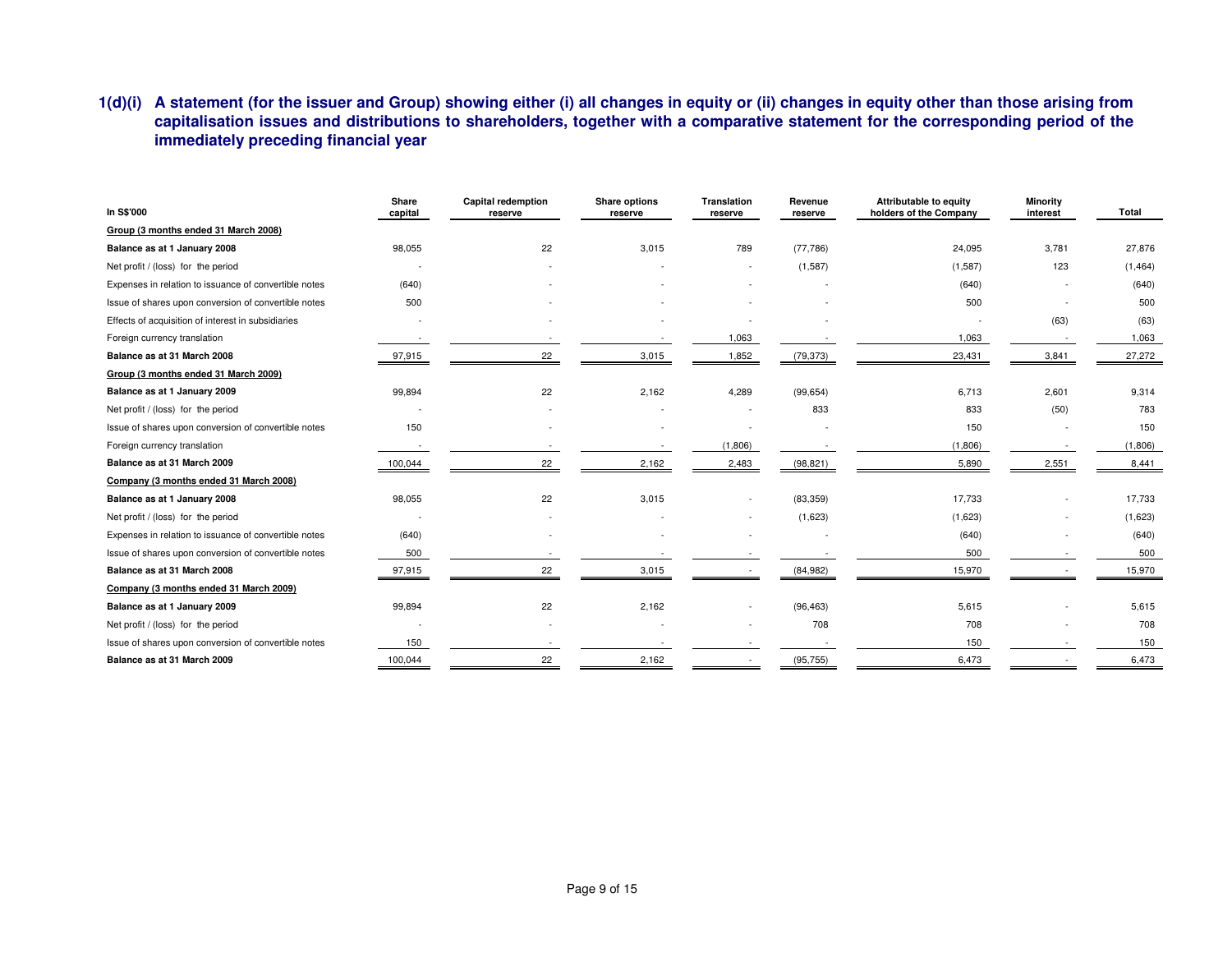**1(d)(ii) Details of any changes in the Company's share capital arising from rights issue, bonus issue, share buy-backs, exercise of share options or warrants, conversion of other issues of equity securities, issue of shares for cash or as consideration for acquisition or for any other purpose since the end of the previous period reported on. State also the number of shares that may be issued on conversion of all the outstanding convertibles, as well as the number of shares held as treasury shares, if any, against the total number of issued shares excluding treasury shares of the issuer, as at the end of the current financial period reported on and as at the end of the corresponding period of the immediately preceding financial year** 

#### Issued Share Capital

As at 31 March 2009, the issued ordinary shares of the Company numbered 1,801,394,418. During the quarter, the Company issued 16,666,666 ordinary shares that arose from the conversion of convertible notes.

#### Share Options

The mDR Limited Share Option Scheme 2003 (the "Scheme") was approved and adopted by members at the Extraordinary General Meeting held on 13 January 2003. The price at which a participant of the Scheme shall subscribe for each share upon the exercise of an option was determined based on the average closing prices of the shares for each of the last five market days immediately preceding the date of grant of the options ("Date of Grant"). The vesting period of the options commences on the date not earlier than the first anniversary of the Date of Grant and expires on the tenth anniversary of the Date of Grant.

The share options granted and exercised during the financial year and share options outstanding as at 31 March 2009 under the Scheme were as follows:

| Date of grant     | Balance as at<br>1 January<br>2009 or grant<br>date if later | Lapsed/<br>Cancelled     | Balance as at<br>31 March<br>2009 | Subscription<br>Price | Expiry date       |
|-------------------|--------------------------------------------------------------|--------------------------|-----------------------------------|-----------------------|-------------------|
| 17 September 2003 | 1.388.566                                                    | (154, 285)               | 1.234.281                         | \$0.3111              | 16 September 2013 |
| 14 April 2004     | 10.298.555                                                   | (96, 428)                | 10,202,127                        | \$0.5063              | 13 April 2014     |
| 22 September 2005 | 11.238.000                                                   | $\overline{\phantom{a}}$ | 11,238,000                        | \$0.1200              | 21 September 2010 |
| 10 January 2008   | 1.088.000                                                    | $\overline{\phantom{a}}$ | 1.088.000                         | \$0.0550              | 09 January 2013   |
| 13 May 2008       | 22.000.000                                                   |                          | 22.000.000                        | \$0.0300              | 12 May 2018       |
|                   | 46,013,121                                                   | (250,713)                | 45,762,408                        |                       |                   |

### Conversion of outstanding convertibles

31 March 2009 31 March 2008

1,424,382,716 NIL

i) On the convertible notes amounting to \$700,000, number of shares that may be issued is 97,222,222.

ii) On the convertible bonds amounting to \$10.75 million, the bondholders may choose to convert to ordinary shares or to receive repayment in instalments, \$0.25 million due on or before 5 April 2009, \$0.25 million due on or before 5 May 2009, \$0.25 million due on or before 5 June 2009, \$2.0 million due on 30 June 2009, \$4.0 million due on 31 December 2009 and \$4.0 million due on 30 June 2010. The number of shares that may be issued for \$10.75 million convertible bonds as at 31 March 2009 is 1,327,160,494.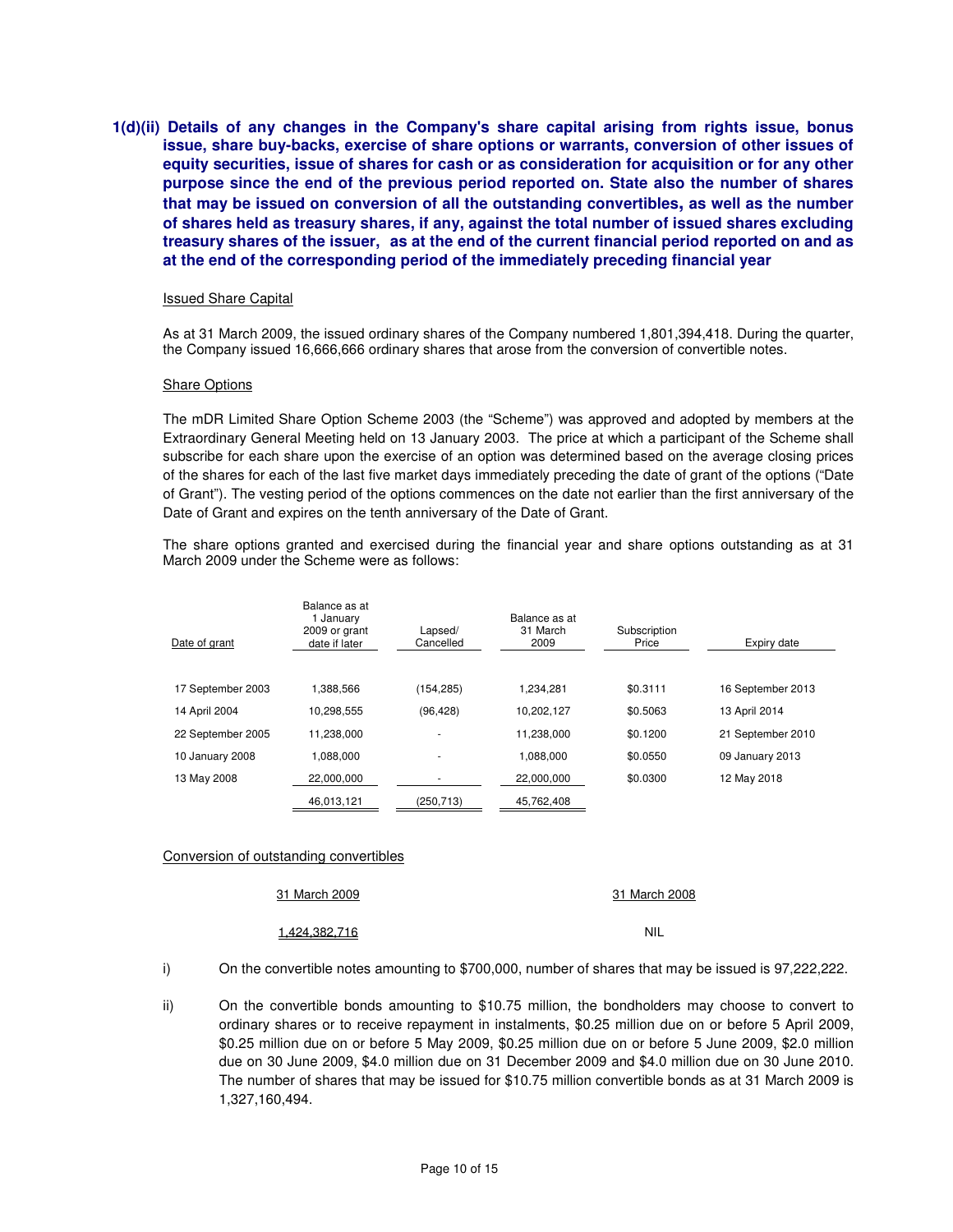## **1(d)(iii) To show the total number of issued shares excluding treasury shares as at the end of the current financial period and as at the end of the immediately preceding year.**

|                     | 2009                      | 2008          |  |
|---------------------|---------------------------|---------------|--|
|                     | Number of ordinary shares |               |  |
| Issued and paid up: | 1.801.394.418             | 1.784.727.752 |  |

### **1(d)(iv) A statement showing all sales, transfers, disposal, cancellation and/or use of treasury shares as at the end of the current financial period reported on.**

Not applicable

### **2. Whether the figures have been audited, or reviewed and in accordance with which standard**

The figures for the period from 1 January 2009 to 31 March 2009 have not been audited nor reviewed by our auditors.

## **3. Where the figures have been audited or reviewed, the auditors' report (including any qualifications or emphasis of matter)**

Not applicable.

## **4. Whether the same accounting policies and methods of computation as in the issuer's most recently audited annual financial statements have been applied**

The accounting policies and methods of computation have been applied consistently. The Group and the Company have applied accounting policies and methods of computation in the financial statements for the current reporting period consistent with those of the audited financial statements as at 31 December 2008.

## **5. If there are any changes in the accounting policies and methods of computation, including any required by an accounting standard, what has changed, as well as the reasons for, and the effect of, the change**

The Group has adopted all the new and revised Singapore Financial Reporting Standards ("FRS") for accounting periods beginning 1 January 2009.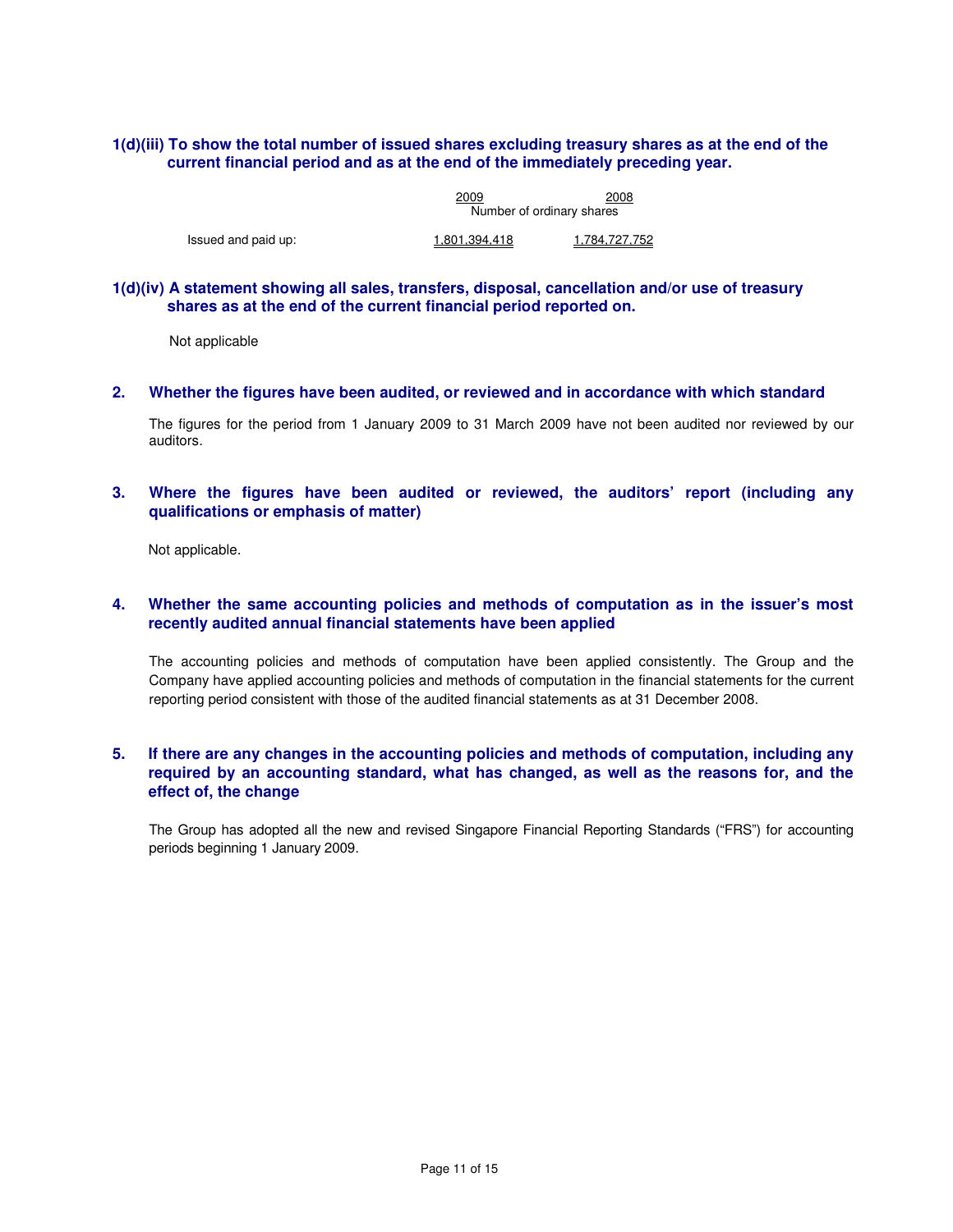## **6. Earnings per ordinary share of the Group for the current period reported on and the corresponding period of the immediately preceding financial year, after deducting any provision for preference dividends**

| Earnings per ordinary share                    | YTD       | YTD          |
|------------------------------------------------|-----------|--------------|
| (based on consolidated net loss)               | 31-Mar-09 | 31-Mar-08    |
| attributable to equity holders of the Company) | Cents     | <b>Cents</b> |
| - Basic                                        | 0.05      | (0.09)       |
| - Fully diluted                                | 0.04      | (0.09)       |

Basic earnings per ordinary share is computed based on the weighted average number of shares in issue during the period of 1,798,023,632 (31 March 2008 : 1,694,157,904).

Fully diluted earnings per ordinary share is computed based on the weighted average number of shares during the period adjusted for the effect of all potential dilutive ordinary shares of 2,288,737,456 (31 March 2008 : 1,694,157,904).

# **7. Net asset value (for the issuer and Group) per ordinary share based on the total number of issued shares excluding treasury shares of the issuer at the end of the (a) current period reported on and (b) immediately preceding financial year**

|                                   | Group                     |                           | Company            |                    |  |
|-----------------------------------|---------------------------|---------------------------|--------------------|--------------------|--|
|                                   | 31-Mar-09<br><b>Cents</b> | 31-Dec-08<br><b>Cents</b> | 31-Mar-09<br>Cents | 31-Dec-08<br>Cents |  |
| Net Asset Value ("NAV") per share | 0.33                      | 0.39                      | 0.36               | 0.32               |  |

The NAV per share as at 31 March 2009 is calculated based on 1,798,023,632 (31 December 2008: 1.737,728,536) ordinary shares.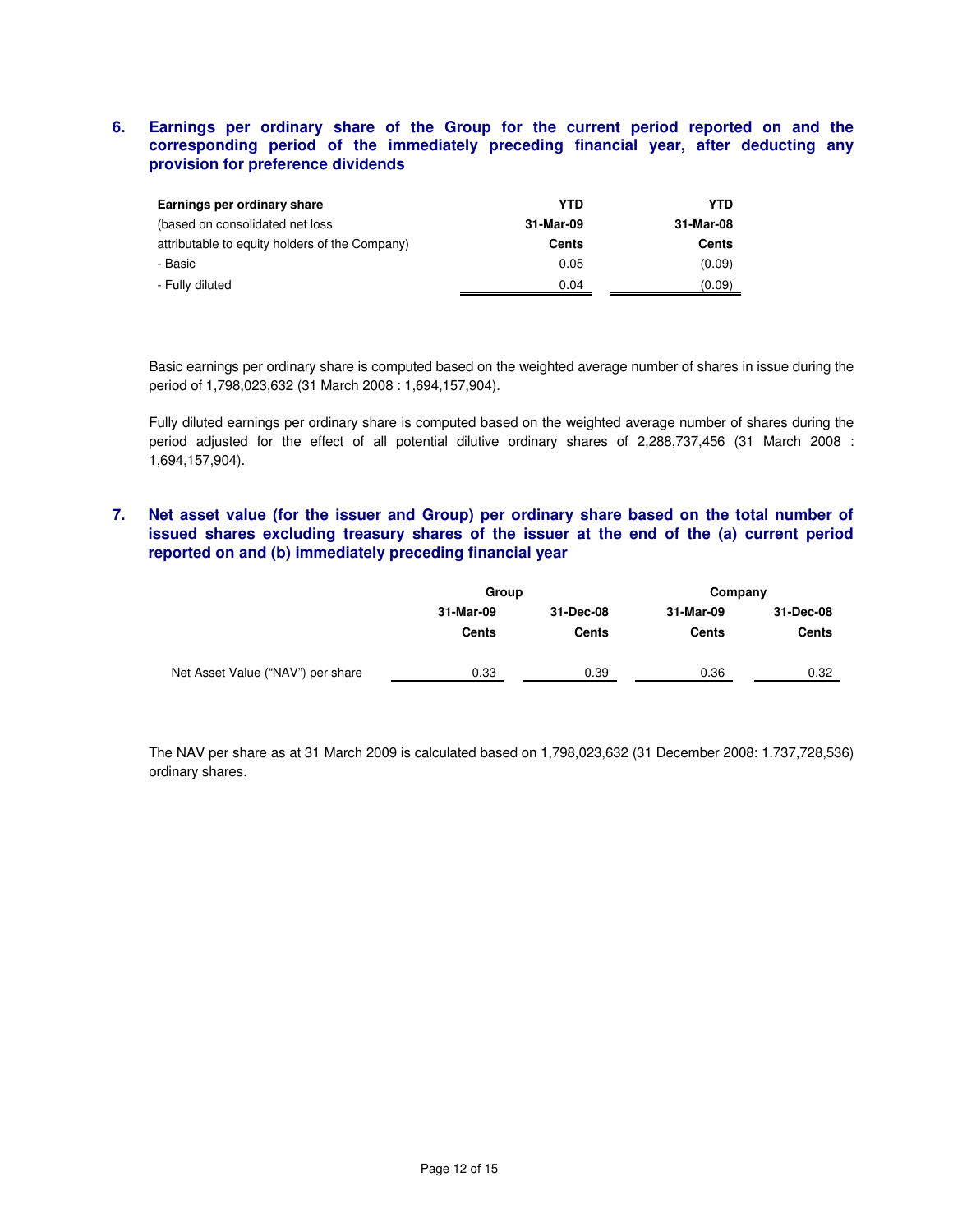**8. A review of the performance of the Group, to the extent necessary for a reasonable understanding of the Group's business. The review must discuss any significant factors that affected the turnover, costs, and earnings of the Group for the current financial period reported on, including (where applicable) seasonal or cyclical factors. It must also discuss any material factors that affected the cash flow, working capital, assets or liabilities of the Group during the current financial period reported on** 

### **Revenue**

Revenue, on quarter-to-quarter basis, decreased by 34% to \$44.9 million. This is mainly due to:-

- i) decrease in DMS revenue of \$21.8 million due to lower distribution businesses;
- ii) decrease in AMS revenue of \$1.6 million due to disposal of non-profitable subsidiaries and lower revenue from Australia and India businesses.

#### **Profit / (Loss) after income tax**

In Q1-09, the Group reported a profit after tax of \$0.8 million compared to a net loss of \$1.5 million in Q1-08. The improvement is mainly due to currency translation gain of \$1.88 million arising from the strengthening of US Dollar and Hong Kong Dollar against Singapore Dollar. [For more details, please refer to 1(a) (iv), page 3]

At the operating level, the Group recorded an operating loss of \$0.6 million in Q1-09 as compared to an operating loss of \$1.2 million in Q1-08, mainly due to lower administrative expenses. [For adjustment to profit after tax, please refer to 1(a) (iv), page 3]

### **Cash Flows**

The net decrease in cash and cash equivalents was attributed mainly to the redemption of convertible bonds.

### **9. Where a forecast, or a prospect statement, has been previously disclosed to shareholders, any variance between it and the actual results**

Not applicable.

## **10. A commentary at the date of the announcement of the competitive conditions of the industry in which the Group operates and any known factors or events that may affect the Group in the next reporting period and the next 12 months**

The Group has negotiated with its lenders, a variation of the first redemption of \$2.0 million of the \$12.0 million convertible bonds. As at 31 March 2009, \$1.25 million of the \$2.0 million has been repaid on schedule. The Group continues to engage with its lenders on the remainder of the convertible bonds. Agreement between the lenders and the Group is crucial to the Group's ability to continue as a going concern.

While the general economic conditions remain difficult, the Group is mindful of the need to manage its operations more effectively.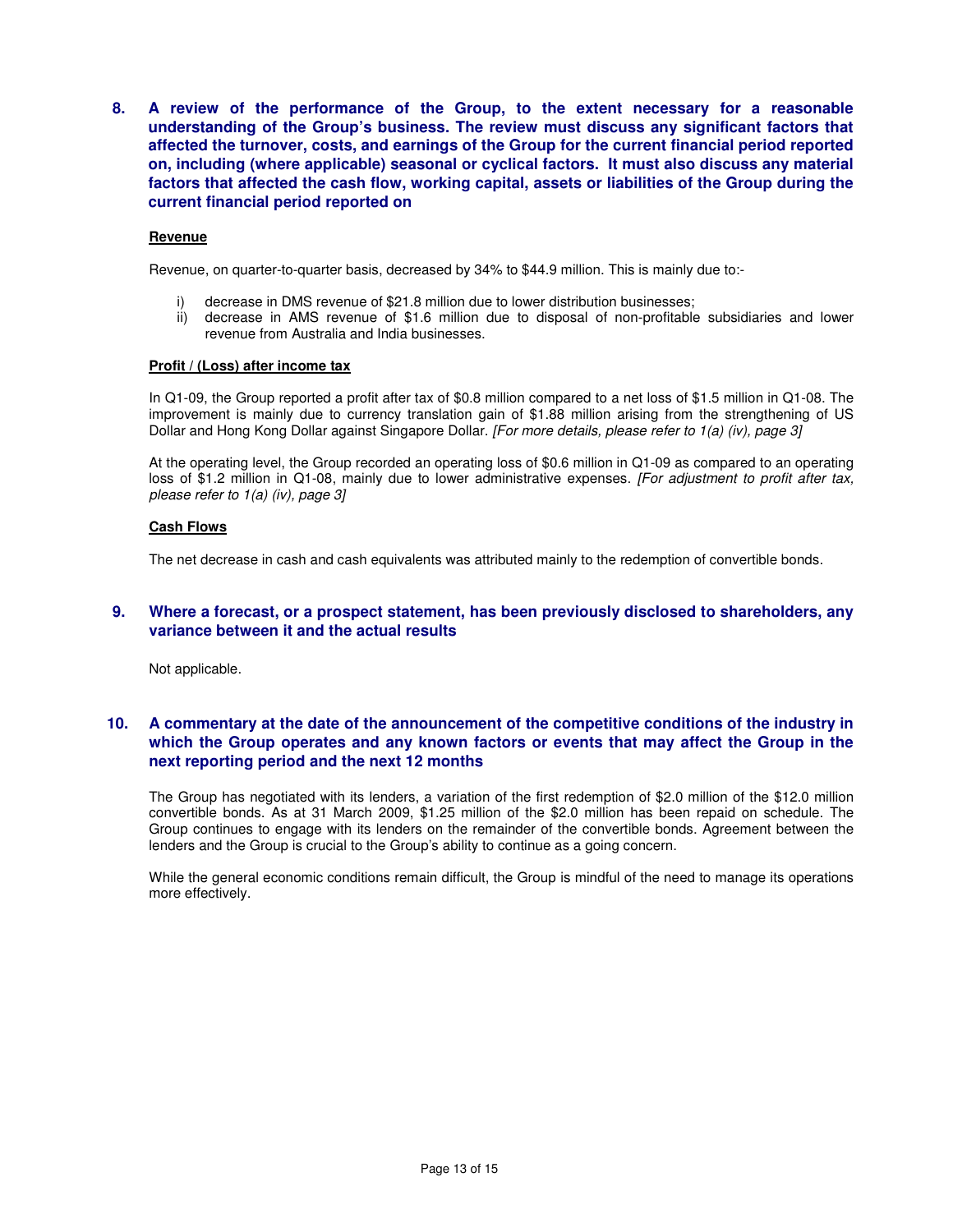# **11. Dividend**

```
(a) Current Financial Period Reported On
```
Any dividend declared for the current financial period reported on?

None.

# **(b) Corresponding Period of the Immediately Preceding Financial Year**

Any dividend declared for the corresponding period of the immediately preceding financial year? None.

**(c) Date payable** 

Not applicable.

# **(d) Books closure date**

Not applicable.

# **12. If no dividend has been declared/recommended, a statement to that effect**

No dividend has been declared or recommended.

### **BY ORDER OF THE BOARD**

**Huang Wenjian Eugene Company Secretary** 

**14 May 2009**